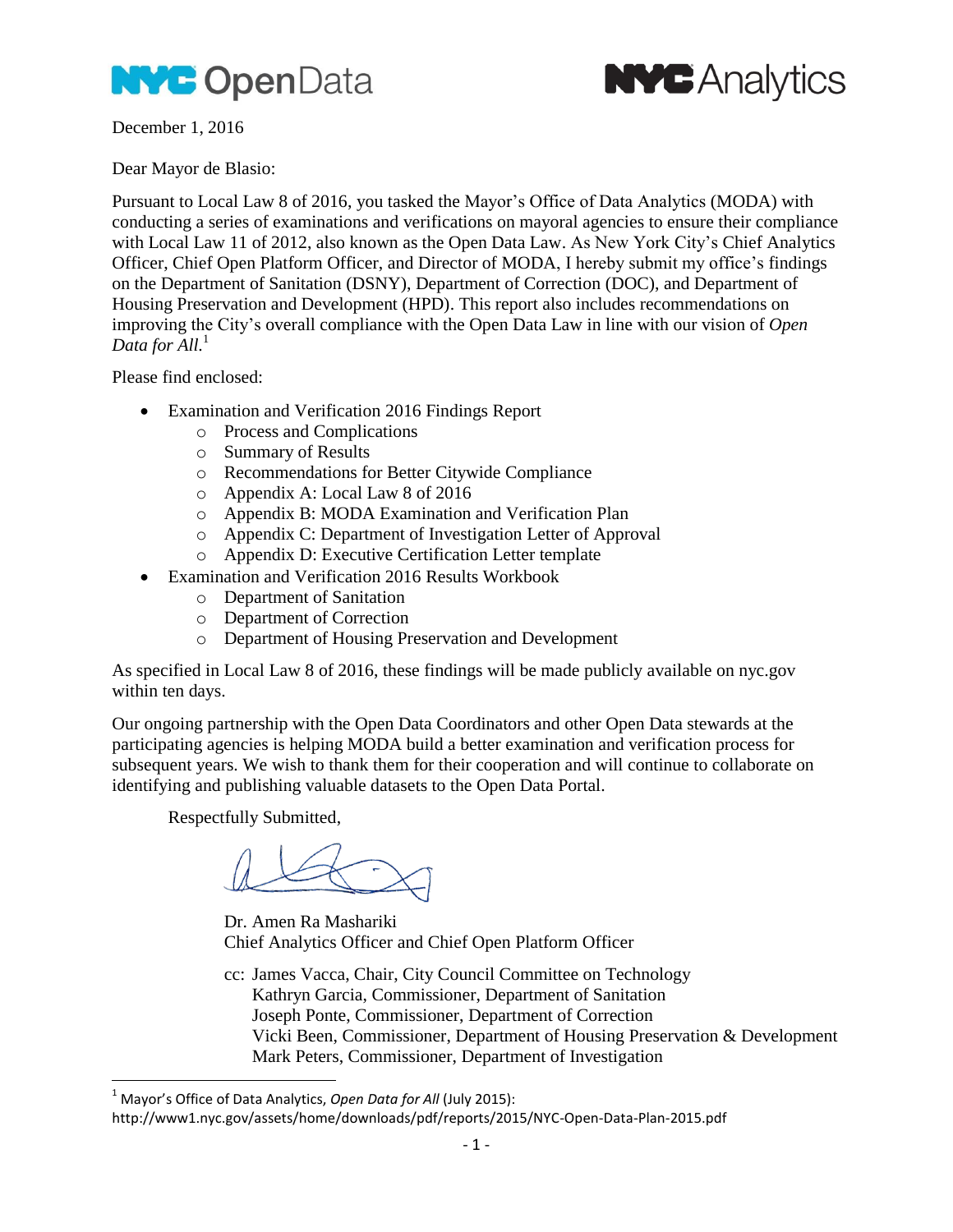



# **EXAMINATION AND VERIFICATION 2016 FINDINGS REPORT**

## *Process and Complications*

In December 2015, the New York City Council voted in favor of Intro No. 916-A, a law requiring an agency designated by the Mayor to conduct examinations and verifications of the compliance of certain mayoral agencies with the Open Data Law. The purpose of this law is to improve citywide compliance by creating a more systematic way to locate datasets that may have inadvertently or purposefully been excluded in agencies' self-reported Open Data compliance plans.

In January 2016, Mayor de Blasio signed Int. No. 916-A and it became Local Law 8 of 2016 (Appendix A). He designated the Mayor's Office of Data Analytics (MODA) to conduct this process. MODA then prepared an Examination and Verification plan (Appendix B), which was approved by the Commissioner of the Department of Investigation (Appendix C).

The Department of Sanitation (DSNY), Department of Correction (DOC), and Department of Housing Preservation and Development (HPD) were the three agencies named for the first round of the Examination and Verification process.

MODA's plan required these agencies to assemble the following items:

- Dataset questionnaire
- Executive Certification Letter (Appendix D)
- Public nominations

The dataset questionnaire familiarized MODA with each agency's current Open Data footprint, routine information reporting requirements, data management systems, and organizational structure. In the certification letter, an executive at the agency attested to the accuracy and completeness of the information provided.

From October 28 to November 14, 2016, the Open Data team invited the public to suggest additional datasets for consideration. While users always have the option to nominate datasets for publication on the Open Data Portal, this window for public feedback specifically invited the public to participate in the Examination and Verification process.

Based on this information, MODA expected to assemble a comprehensive inventory of eligible datasets within the surveyed agencies that MODA analysts could determine to be "public" or "private." The "public" datasets that had not previously been disclosed in the agencies' compliance plans would be named in this report and subjected to future publication on the Open Data Portal.

This proved more complicated than the plan intended. Creating a list of eligible datasets is not a cut and dried process, and raised questions regarding the definitions of "public," "data," and "dataset." The way data is represented reflects a series of decisions about the collection, organization, and depiction of digital information; distilling a stable "dataset" within this series is often a complex matter of discretion involving an array of actors.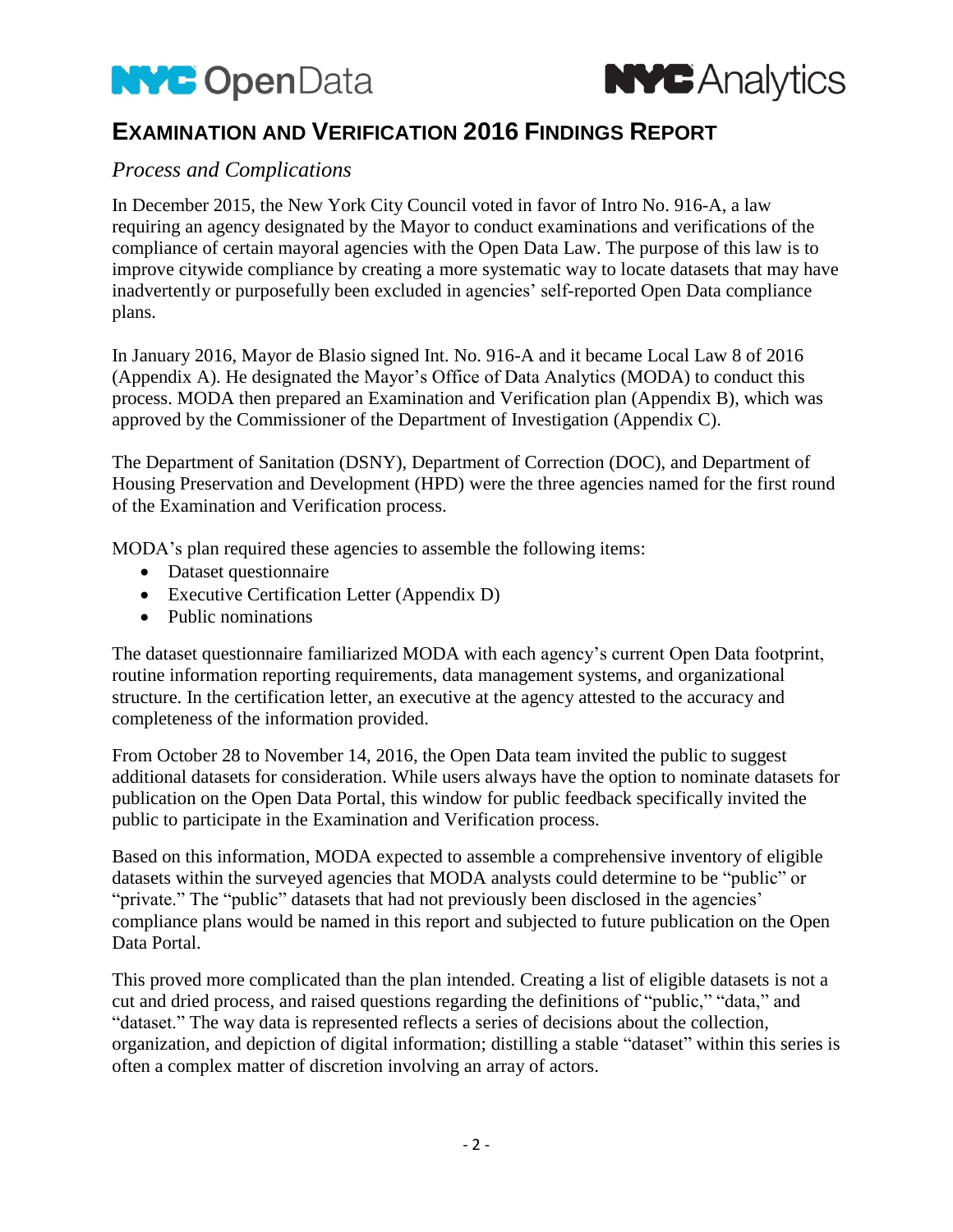



Consider a few examples:

- The **Department of Sanitation (DSNY)** publishes monthly garbage collection statistics in PDFs on its website. These *reports* are formatted as tables of statistics, which are surfaced from underlying data. Is the "dataset" in question the tables of statistics in the reports, or the unstructured information that is aggregated into reported metrics?
- The **Department of Correction (DOC)** maintains the "Inmate Information System," a jail management technology that is rife with Personally Identifiable Information. This data is aggregated and reported as an indicator in the Mayor's Management Report (MMR). If a properly de-identified dataset might be contrived, but does not yet exist, is it eligible for publication on Open Data?
- The **Department of Housing Preservation and Development (HPD)** conducts building inspections, some of which result in violations issued. The agency maintains an "inspections file" and a "violations file." Violations data is published on the Open Data Portal; inspections data is not. When a data source represents similar or redundant information to data already on the Portal, should it be published?

Datasets are like waves: it is not always clear where one ends and the other begins.

These questions warrant further consideration and clarification. We outline these challenges and proposals for steps forward in the "Recommendations for Better Citywide Compliance" section of this report.

## *Summary of Results*

Itemized results from the agency surveys can be found in the attached "Examination and Verification 2016 Results Workbook." This information is meant to give users a snapshot of the technical environment of the agency and a better understanding of how data from an agency's data system becomes a usable dataset on the Open Data Portal.

We encourage members of the public to make use of this information and the dataset nomination process – which guarantees a formal review and timely response by Local Law 109 of 2015 – to help us push the City closer to fulfilling the intention of the Open Data Law.

In summary, we found:

- All three agencies are in good standing with the Open Data Law.
- Several data systems *may* contain data that can be published on the Open Data Portal, but warrant further review.
- Three dataset nominations received during the public feedback window were referred to HPD. One was determined to be a dataset managed by the Department of Finance, one was determined to not be an existing dataset, and one is under further review.
- None of the agencies listed any new datasets determined to be public through the FOIL review process.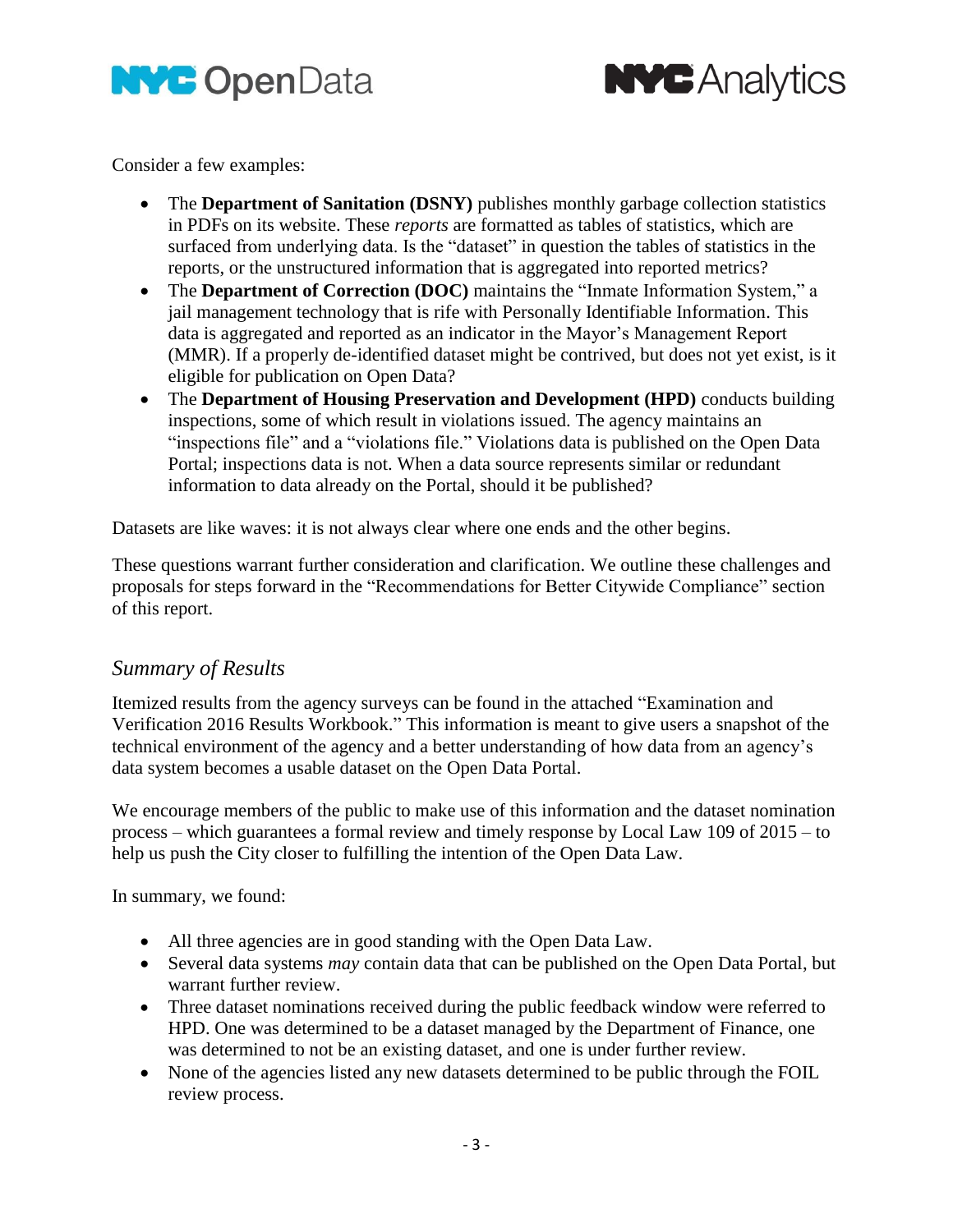



# **Results Snapshot**

|                                                  | <b>DSNY</b>    | <b>DOC</b>     | <b>HPD</b>     |
|--------------------------------------------------|----------------|----------------|----------------|
| <b>Total Open Data Datasets</b>                  | 15             | 12             | 9              |
| Currently on Open Data Portal (ODP)              | 14             | 9              | $\overline{7}$ |
| Planned for future release                       | $\mathbf{1}$   | 3              | $\overline{2}$ |
| <b>Datasets currently on ODP - Automations</b>   |                |                |                |
| Automated                                        | 14             | 9              | 6              |
| Non-automated                                    | $\Omega$       | 0              | $\mathbf{1}$   |
|                                                  |                |                |                |
| Datasets currently on ODP - Update Frequency     |                |                |                |
| Biannually                                       | $\Omega$       | $\mathbf 0$    | 1              |
| Quarterly                                        | 0              | $\mathbf{1}$   | 0              |
| Monthly                                          | $\overline{7}$ | 7              | 6              |
| Weekly                                           | $\mathbf{1}$   | 0              | $\Omega$       |
| Daily                                            | 0              | $\mathbf{1}$   | $\overline{0}$ |
| As needed                                        | 6              | $\Omega$       | $\overline{0}$ |
|                                                  |                |                |                |
| Data associated with MMR indicators <sup>2</sup> | 15             | 12             | 11             |
| On ODP or future release                         | $\mathbf{1}$   | $\overline{2}$ | 5              |
| Public but not on ODP or future release          | 14             | 3              | 3              |
| Private                                          | $\Omega$       | $\overline{7}$ | 3              |
|                                                  |                |                |                |
| <b>Public requests for data</b>                  | 10             | $\mathbf 0$    | 6              |
| Already available on ODP                         | 6              | 0              | $\overline{2}$ |
| Potentially new public data                      | $\overline{2}$ | 0              | $\mathbf{1}$   |
| Non-public data                                  | $\overline{0}$ | 0              | $\overline{0}$ |
| Not agency data                                  | $\overline{2}$ | $\mathbf 0$    | 3              |

<sup>&</sup>lt;u>2</u><br>Agencies were required to report names of datasets associated with each of their MMR indicators. The number of *clearly public* datasets is totaled in "On ODP or future release." The number of *clearly private* datasets is totaled in "Private." The datasets totaled in "Public but not on ODP or future release" are less definitive. Many do not refer to a specific dataset, but a database or application that requires further investigation as to whether a dataset eligible for publication on Open Data could be produced. For more detail, see the Examination and Verification 2016 Results Workbook.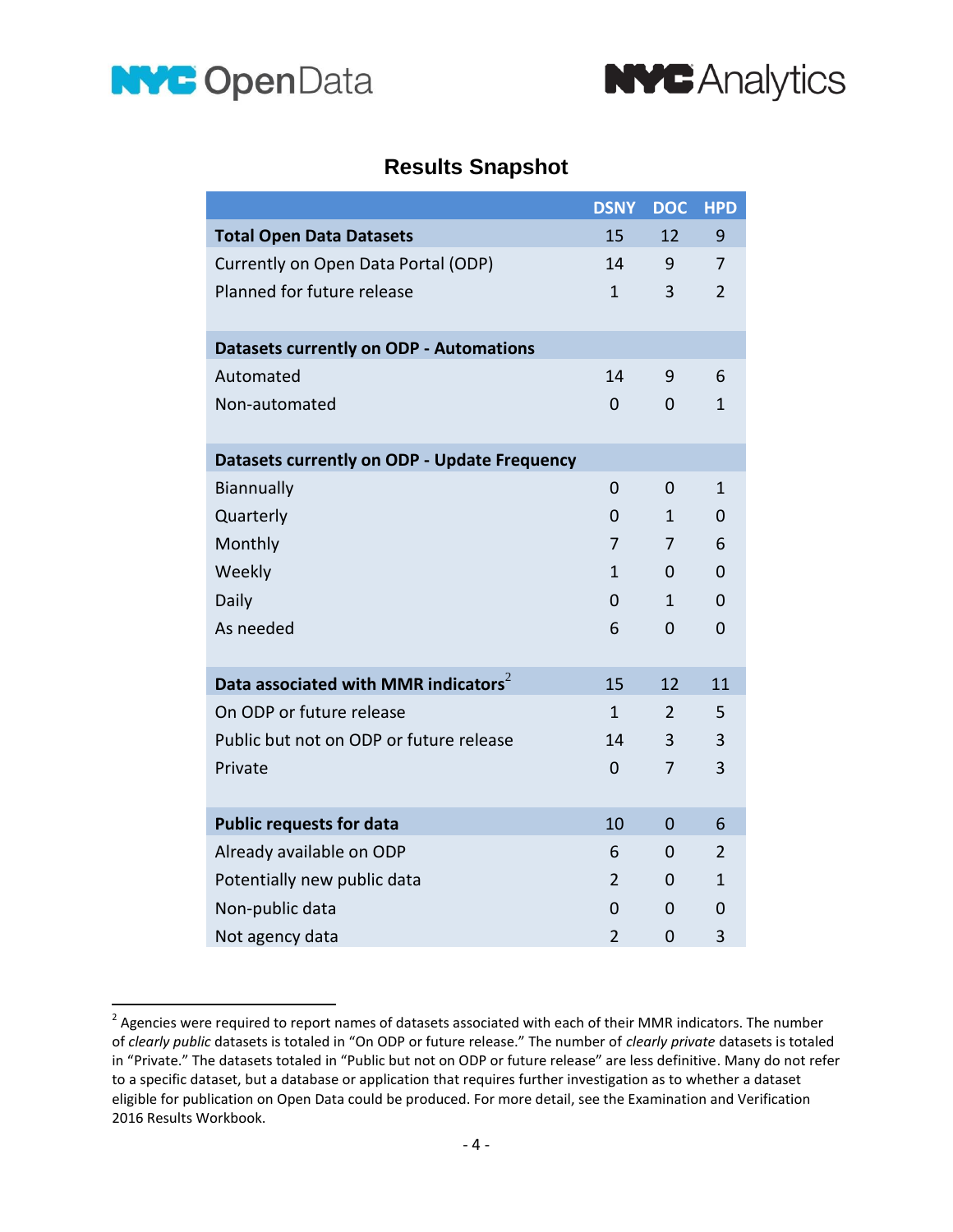



## *Recommendations for Better Citywide Compliance*

Up until this year, the Open Data Law required City agencies to self-submit compliance plans that laid out a timeline for publishing "public datasets." After the package of amendments to the Open Data Law was passed during the last year, the agency compliance plan became supplemented by the following legal mandates:

- **Public requests**: Local Law 109 of 2015 guarantees timely and thorough responses to all public requests for new datasets on the Open Data Portal.
- **Timely updates:** Local Law 110 of 2015 requires all data published on agency websites to be included and kept up-to-date on the Open Data Portal.
- **FOIL responses including data:** Local Law 7 of 2016 requires agencies to review Freedom of Information Law (FOIL) requests containing data to determine whether they contained *new* public datasets that could be published on the Open Data Portal.
- **Examinations and Verifications:** Local Law 8 of 2016 requires MODA to examine three mayoral agencies each year to verify that all public datasets have been disclosed.

These statutory measures collaborate to form a framework for locating data that are, by Local Law 11 of 2012, eligible for publication on the Open Data Portal by the end of 2018. Over and above the specific statutory mandates for Open Data compliance, it is incumbent on MODA, City agencies, and other citywide actors to fill in other identified gaps in the Open Data program.

To that end, the Examination and Verification law requires that the office or agency conducting the examinations and verifications "make recommendations to improve the disclosure and inclusion of all public data sets required to be on the single web portal." We outline a series of specific recommendations below.

- **1. Agencies should make their technical ecosystems more accommodating to Open Data by:**
	- **i.** Using automations, rather than manual uploads, to update datasets currently on the Open Data Portal.
	- **ii.** Writing Open Data requirements into procurements of new data systems and analytics technologies.
	- **iii.** Allocating more resources to Open Data personnel, especially Open Data Coordinators.

## **2. The Open Data team should empower Open Data Coordinators by:**

- **i.** Surveying Open Data Coordinators to better understand their roles, priorities, and communication preferences.
- **ii.** Producing documents clarifying the roles and responsibilities of Open Data Coordinators, including guidelines on complying with legal mandates.
- **3. MODA should improve the Examination and Verification plan for future years by:**
	- **i.** Consulting with the Department of Investigation on potential improvements.
	- **ii.** Creating clear guidelines and definitions of "data" and "dataset."
	- **iii.** Creating clear guidelines on determining whether a dataset is "public" or "private."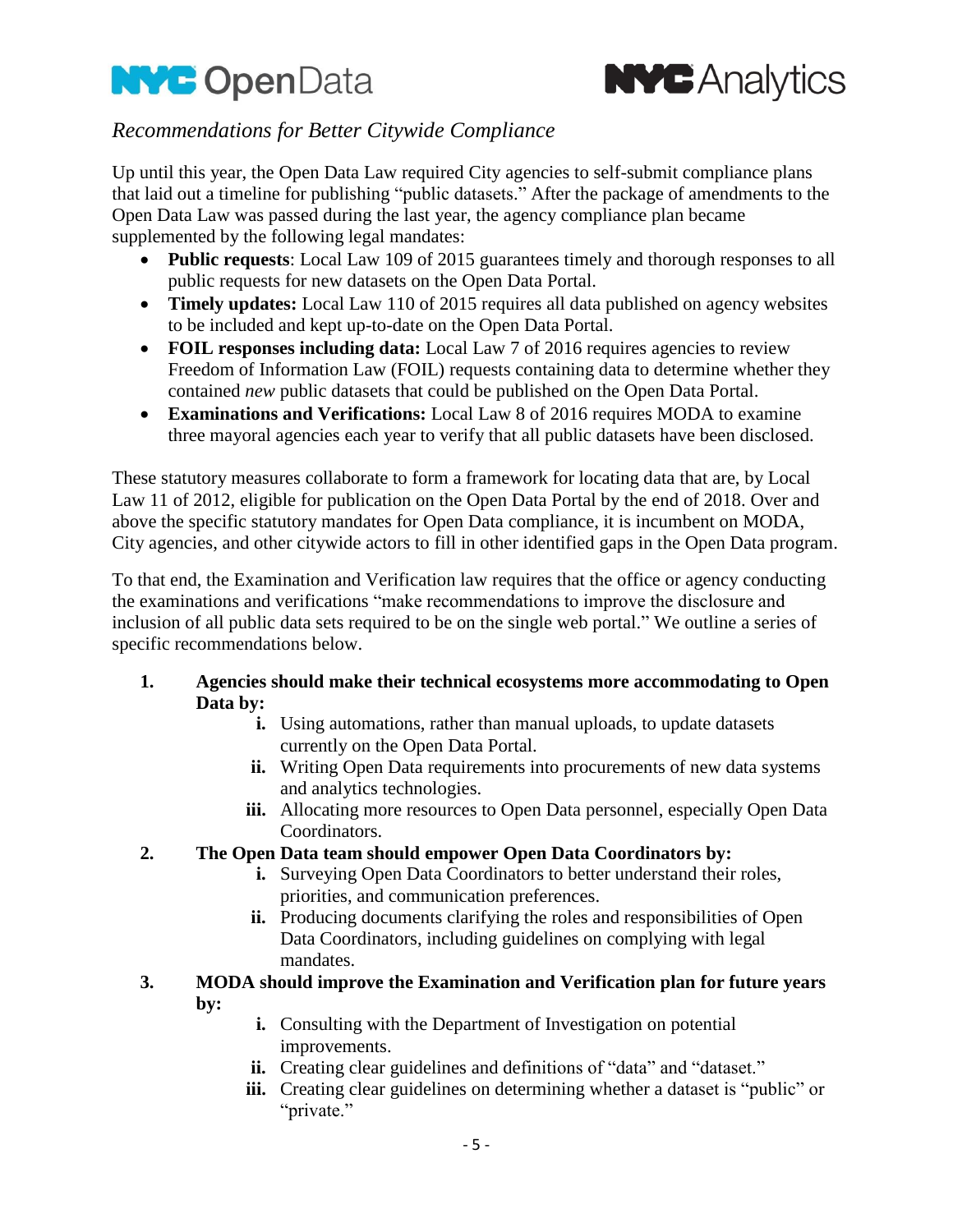



Opening data is not a one-off obligation: it is an ongoing, virtuous cycle that creates operational efficiency and communication across silos of government. As Open Data becomes the norm for city data, it makes agencies more aware of the data they have and the data they produce – and spurs better upkeep and disclosure of information. As Open Data shifts into an established, routine process across NYC government, we will continue to look for ways to try out bold new ideas, as well as opportunities to make incremental adjustments to existing processes.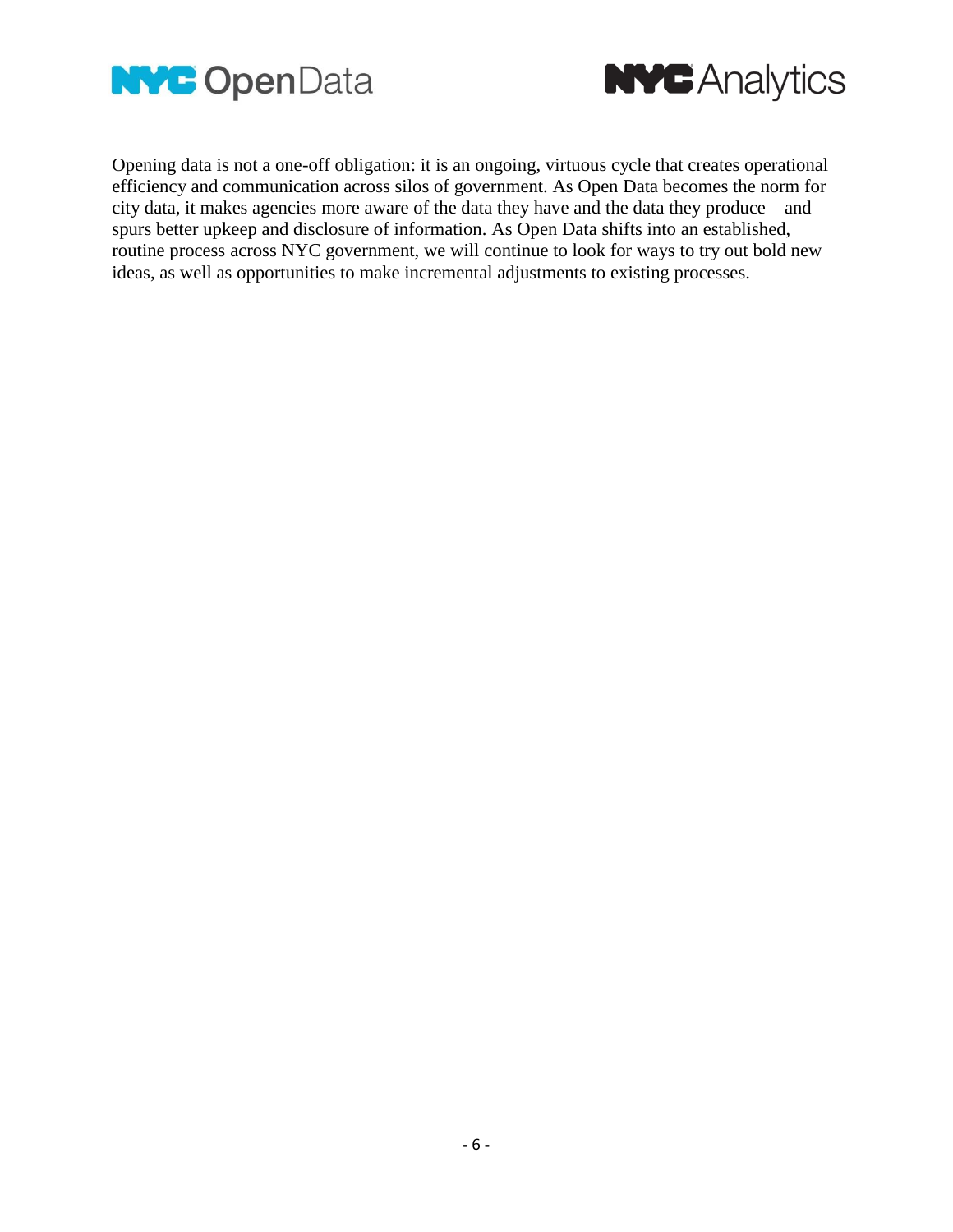



## **APPENDIX A: Local Law 8 of 2016**

*Passed by New York City Council on December 16, 2015 and approved by the Mayor on January 5, 2016.* 

Introduced by Council Members Vacca, Koo, Constantinides, Greenfield, Kallos, Mealy and Vallone.

### **A LOCAL LAW**

#### **In relation to an open data law agency compliance examination.**

#### *Be it enacted by the Council as follows:*

Section 1. Open data law agency compliance examination. a. An office or agency designated by the mayor shall conduct a series of examinations and verifications, as described in subdivision c, and make recommendations to improve the disclosure and inclusion of all public data sets required to be on the single web portal pursuant to section 23-502 of the administrative code of the city of New York.

b. Within 60 days of the effective date of this local law, an office or agency designated by the mayor shall present to the commissioner of investigation a plan for conducting the examinations and verifications described in subdivision c. The commissioner of investigation shall review such plan to ensure that it conforms with either a generally accepted auditing process or a process that the department of investigation would itself use in such an examination. The commissioner of investigation shall report to both the mayor and the council when a plan has been approved. The office or agency designated by the mayor may amend the plan with the approval of the commissioner of investigation.

c. Not later than December 1, 2016, and each December 1 thereafter for the next two years, the office or agency designated by the mayor shall conduct an examination and verification of the compliance with the requirements of subdivision a of section 23-502 of the administrative code of the city of New York, of no less than three mayoral agencies and submit the findings of such examination and verification to the mayor, the council and the examined mayoral agencies. Such findings shall include a list of all public data sets that such mayoral agencies did not make available on the single web portal in accordance with subdivision a of section 23-502 of the administrative code of the city of New York or disclose in the agency compliance plan required by section 23-506 of the administrative code of the city of New York as of the date of the findings, as well as a description of any deviations in the examination and verification process from the plan approved pursuant to subdivision b. For the findings due December 1, 2016, the mayoral agencies examined shall at a minimum consist of the department of sanitation, the department of correction and the department of housing preservation and development. For the findings due December 1, 2017, the mayoral agencies examined shall at a minimum consist of the department of buildings, the department of environmental protection and the fire department. For the findings due December 1, 2018, the mayoral agencies examined shall at a minimum consist of the business integrity commission, the department of transportation and the department of small business services. In preparing such findings, the office or agency designated by the mayor shall accept suggestions from the public as to possible public data sets within mayoral agencies that have not yet been disclosed.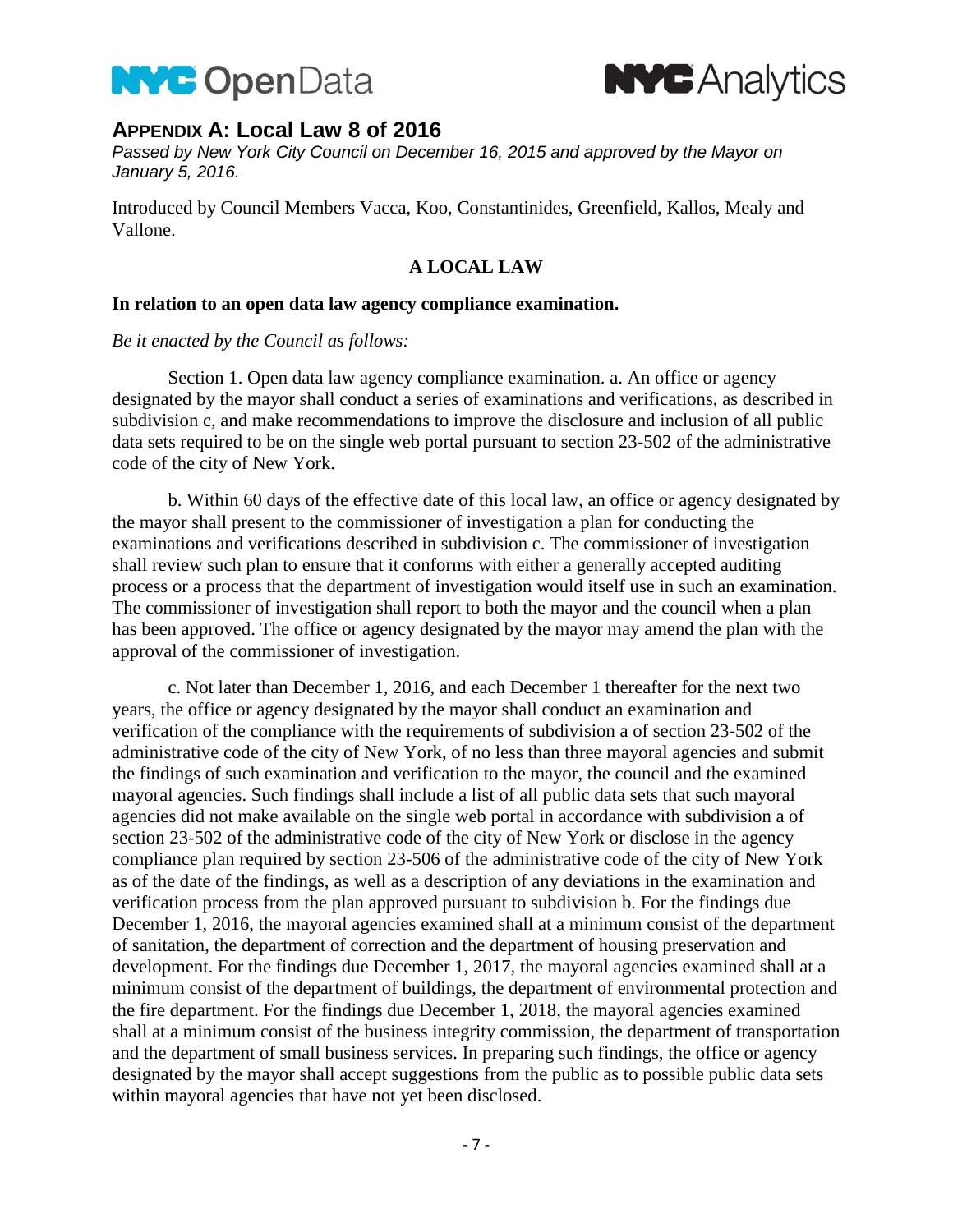



d. Not later than December 1, 2019, the office or agency designated by the mayor shall submit a written report to the mayor and the council describing the city's compliance with the requirements of subdivision a of section 23-502 of the administrative code of the city of New York, including a complete list of public data sets discovered by the office or agency designated by the mayor that were not previously made available on the single web portal or disclosed in the agency compliance plan and recommendations to improve the disclosure and inclusion of all public data sets required to be on the single web portal. In preparing this report, the office or agency designated by the mayor shall also accept suggestions from the public as to possible public data sets within mayoral agencies that have not yet been disclosed.

e. The report and findings required by this local law shall be posted on the city's website no later than ten days after being submitted.

§ 2. This local law takes effect immediately.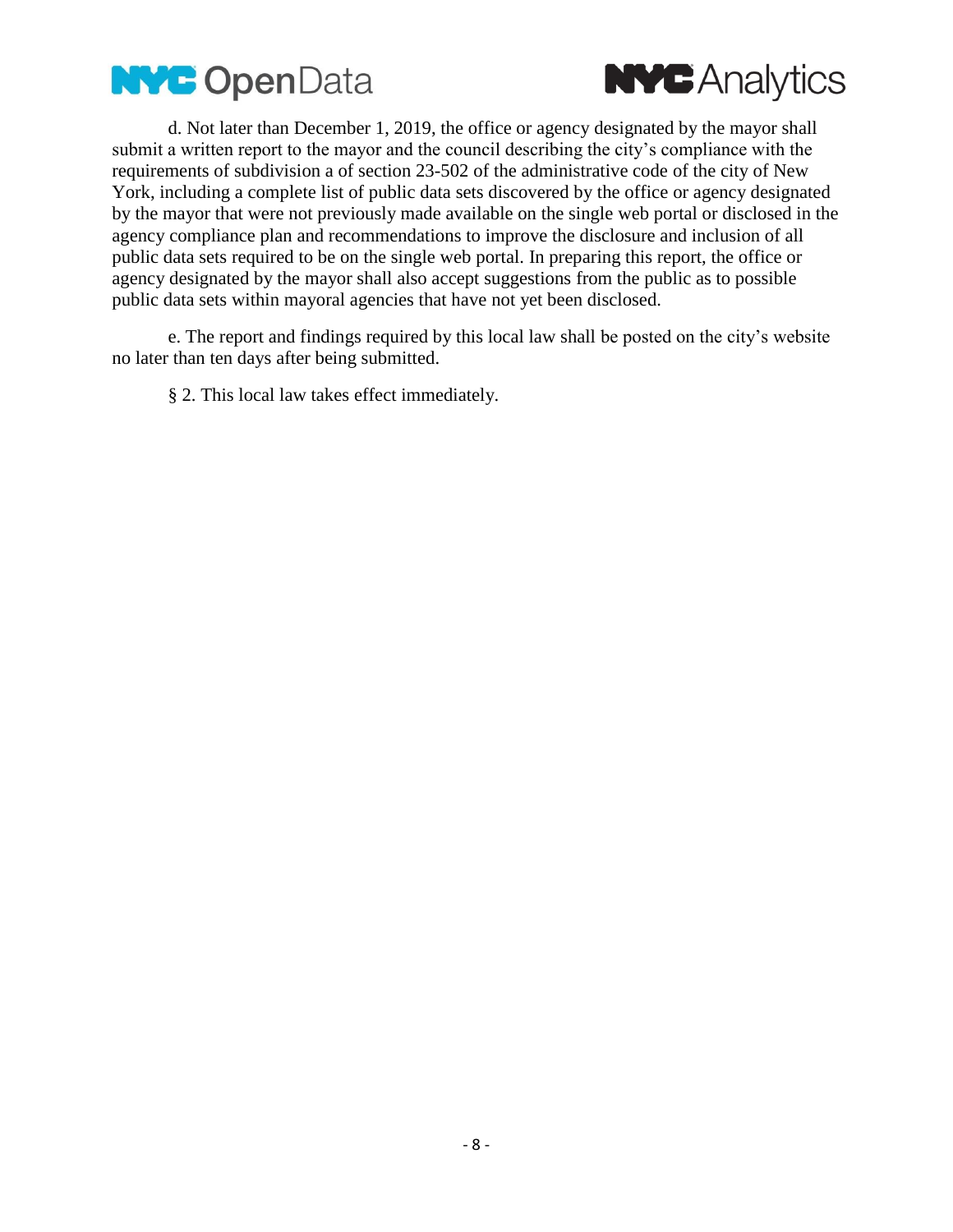



## **APPENDIX B: MODA Examination and Verification Plan**

In order to fulfill the requirements of Intro 916-2015, the Mayor's Office of Data Analytics (MODA) proposes a three-part Examination and Verification Plan.

For each agency named in Intro 916-2015, the examination and verification will consist of the following:

- I. Agency questionnaire
- II. Public feedback
- III. Agency affirmation / certification

As described in Intro 916-2016, for the report due December 1, 2016, the agencies examined will consist of the Department of Sanitation, the Department of Correction, and the Department of Housing Preservation and Development.

### **AGENCY QUESTIONNAIRE**

The questionnaire is designed to acquaint the office conducting the examination and verification with basic information about the processes, people, and technical infrastructure associated with data at the agency.

As stated in Local Law 11 of 2012: For purposes of prioritizing public data sets, agencies shall consider whether information embodied in the public data set:

- (1) can be used to increase agency accountability and responsiveness;
- (2) improves public knowledge of the agency and its operations;
- (3) furthers the mission of the agency;
- (4) creates economic opportunity; or
- (5) responds to a need or demand identified by public consultation.

The questionnaire draws upon the priorities above, other Open Data legislation with complementary reporting requirements, and the annual guidance given to Open Data coordinators before the compliance plan update. Sample questions are available in Appendix A.

## **PUBLIC FEEDBACK**

For a pre-announced amount of time, the public will be able to nominate any additional datasets for the scheduled agencies. This nomination ability exists currently, but will be publicized on the Open Data portal. An example of the current "Suggest a Dataset" feature on the portal is included in Appendix B.

### **AGENCY AFFIRMATION**

The agency affirmation is designed to provide an additional layer of agency certification that they are compliant with Local Law 11 of 2012.

The affirmation letter is modeled after the original letters sent to commissioners and agency heads before the first release of the Open Data compliance plan in 2013.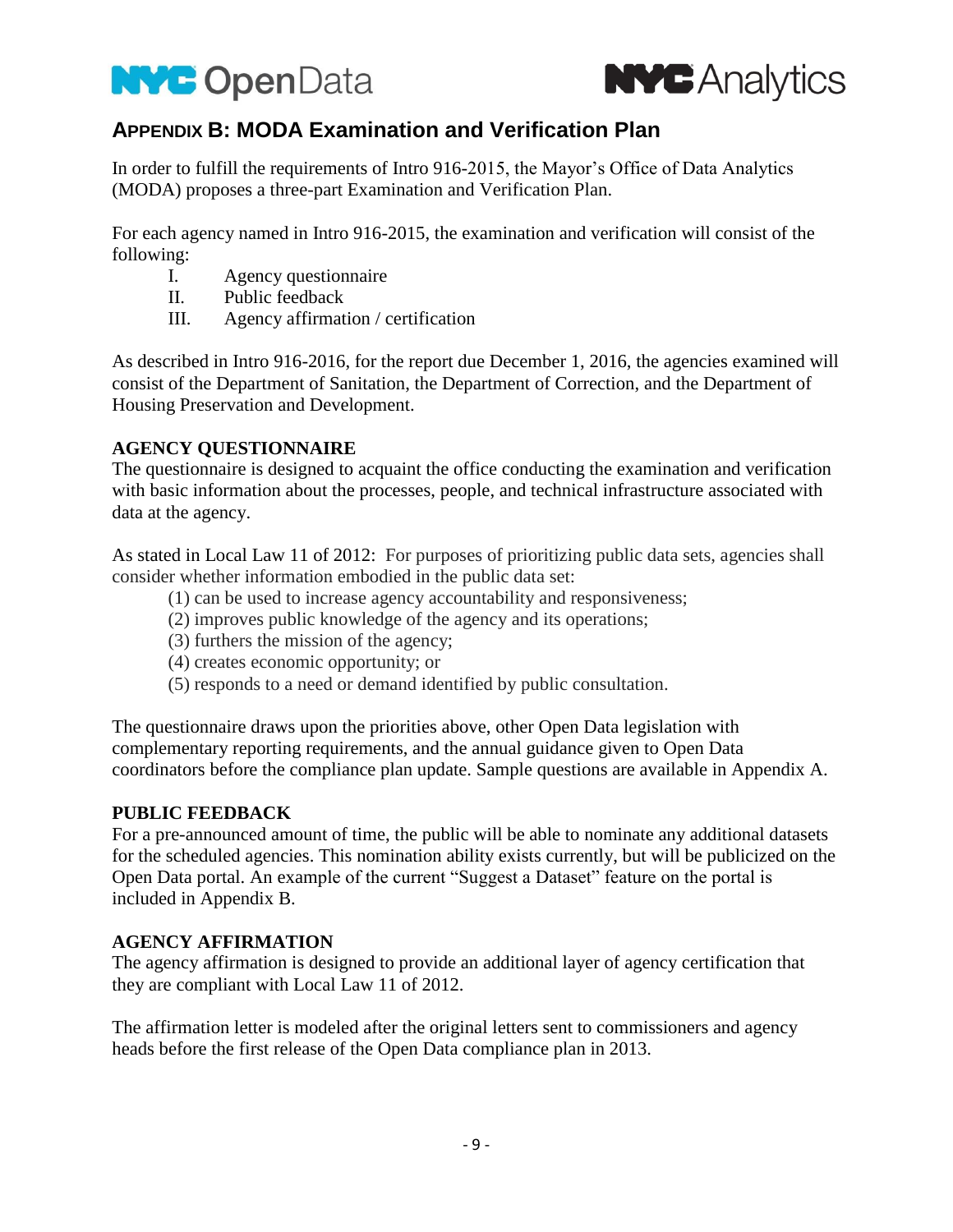



# **APPENDIX C: Department of Investigation Letter of Approval**